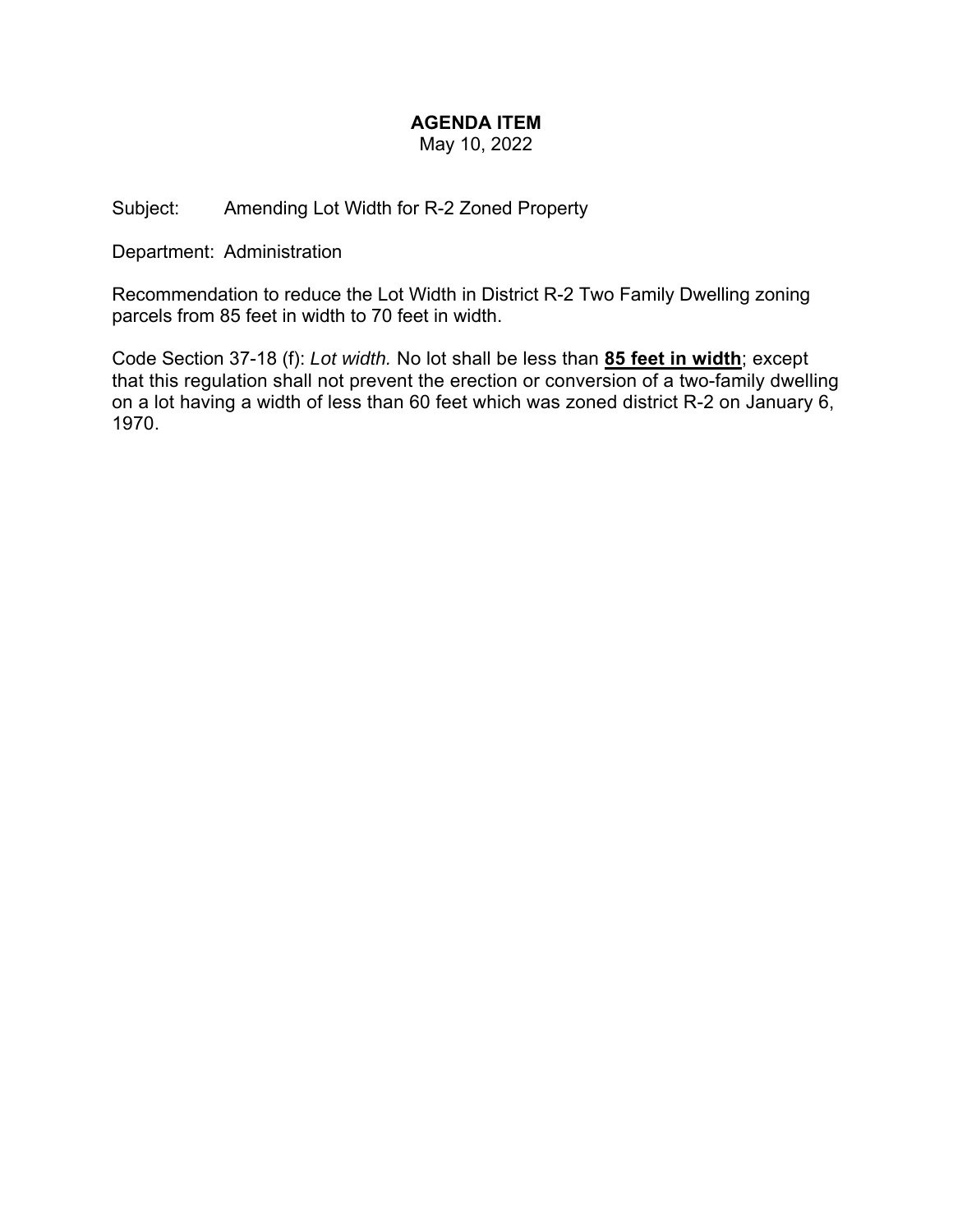## **RESOLUTION NO. 2022-006-PC**

## **A RESOLUTION OF THE PLANNING COMMISSION OF THE CITY OF NEVADA, MISSOURI, RECOMMENDING changing the lot width for r-2 zoned properties from 85 feet to 75 feet in width**

- **WHEREAS,** the City Planning Commission of Nevada, Missouri, made a determination to change the Lot width for R-2 zoned properties from 85 feet in width to 75 feet in width; and
- **WHEREAS,** the City Planning Commission of Nevada, Missouri, held a Public Hearing on the 10th day of May 2022 to hear public comment on the proposed R-2 lot width change; and
- **WHEREAS,** the City Planning Commission of Nevada, Missouri, recommends the Code of the City of Nevada be updated to change the Lot width for R-2 zoned properties from 85 feet in width to 75 feet in width (section 37-18 (f))

**NOW, THEREFORE, BE IT RESOLVED** that the action of the Planning Commission to recommend to City Council to update Lot width for R-2 zoned properties from 85 feet in width to 75 feet in width (section 37-18 (f))

**PASSED, APPROVED AND ADOPTED** this 10th day of May, 2022.

 $\mathcal{L}_\text{max}$  and  $\mathcal{L}_\text{max}$  are the set of the set of the set of the set of the set of the set of the set of the set of the set of the set of the set of the set of the set of the set of the set of the set of the set o

Sim Miller, Chairman

Attest:

 $\overline{a}$ Planning Commission Acting Secretary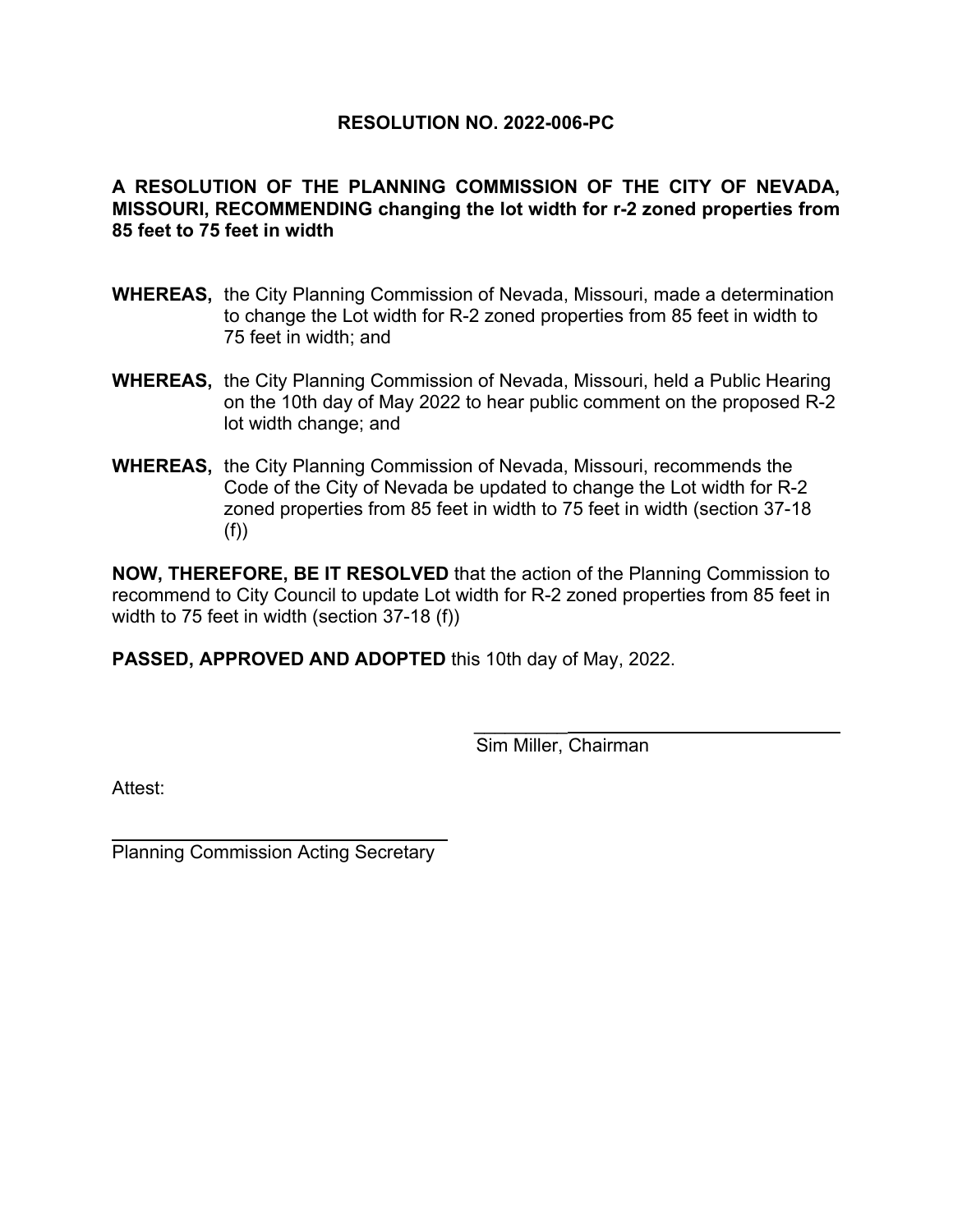**RESOLUTION NO.**